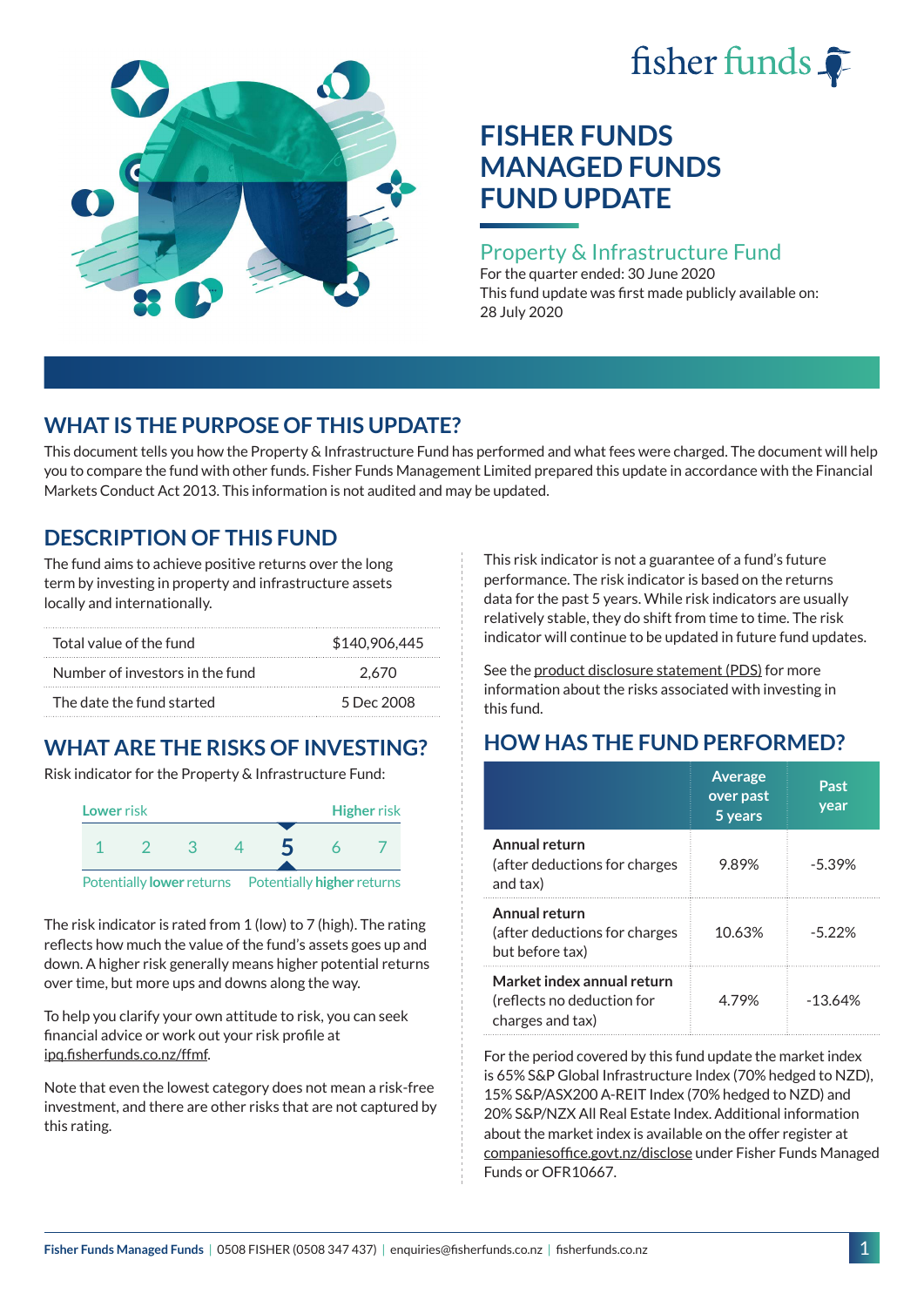## **ANNUAL RETURN GRAPH**



This shows the return after fund charges and tax for each of the last 10 years ending 31 March. The last bar shows the average annual return for the last 10 years, up to 30 June 2020.

**Important:** This does not tell you how the fund will perform in the future.

Returns in this update are after tax at the highest prescribed investor rate (PIR) of tax for an individual New Zealand resident. Your tax may be lower. The market index return<sup>2</sup> reflects no deduction for charges and tax.

#### **WHAT FEES ARE INVESTORS CHARGED?**

Investors in the Property & Infrastructure Fund are charged fund charges that include GST. In the year to 31 March 2020 these were:

|                                                | % of net asset value |
|------------------------------------------------|----------------------|
| <b>Total fund charges</b>                      | 2.57%                |
| Which are made up of:                          |                      |
| Total management and<br>administration charges | 1.55%                |
| Inding:                                        |                      |
| Manager's basic fee                            | 1 28%                |
| Other management and<br>administration charges | 0.27%                |
| Total performance-based fees <sup>1</sup>      | 1 በ'ን%               |

Small differences in fees and charges can have a big impact on your investment over the long term.

#### **EXAMPLE OF HOW THIS APPLIES TO AN INVESTOR**

Katie had \$10,000 in the fund at the start of the year and did not make any further contributions. At the end of the year, Katie received a return after fund charges were deducted of -\$539 (that is -5.39% of her initial \$10,000). Katie did not pay other charges. This gives Katie a total return after tax of -\$539 for the year.

# **WHAT DOES THE FUND INVEST IN?**

#### **Actual investment mix**

This shows the types of assets that the fund invests in.



#### **Target investment mix**

This shows the mix of assets that the fund generally intends to invest in.